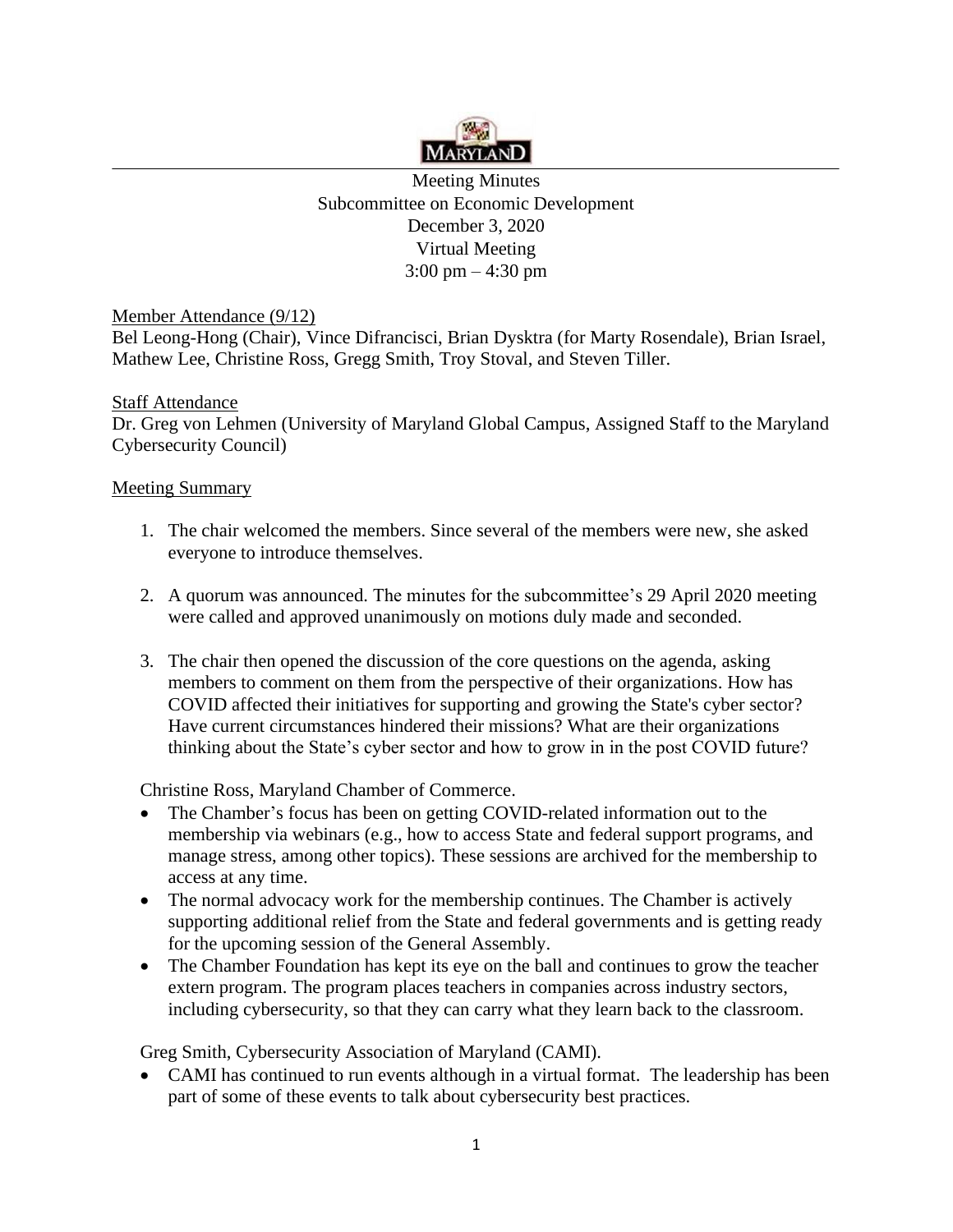- The Association has been active in informing its membership about the PPP program.
- CAMI largest effort during COVID has been the launch of its Cyber Swat Team to help companies across Maryland that have been breached. The Association received a grant from the Maryland Department of Commerce to market the service.
- The Association's next big effort will be on cyber workforce development. CAMI is working closely with Senator Hester and her Subcommittee on Workforce development that is part of the Maryland Cybersecurity Council. A workforce survey has been released to the CAMI membership to obtain a more granular understanding of needs to inform education and training. CAMI can serve as the hub for an effort to move the needle in workforce development. Part of this effort will involve a focus on diversity, connecting individuals in under-represented groups with opportunities for training and mentorship.

Brian Dykstra, representing Marty Rosendale and the Maryland Tech Council.

- The Tech Council is developing a new inclusion initiative focused on STEM. Reaching all groups is critical to meeting workforce development needs.
- The Tech Council's efforts related to cyber workforce development remain unchanged. COVID has not slowed those efforts.
- With a view to the upcoming State legislative session, the Tech Council's principal message is to do no harm. Companies are struggling and cannot sustain additional pressure.

Troy Stovall, TEDCO.

- The State and the nation will innovate out of the economic dislocations that COVID has produced. They are focused on how to support the next big wave in innovation.
- TEDCO is working with the Tech Council on its inclusion initiative. It will use seed funding and RBII with supportive programs to promote this objective.
- TEDCO sees itself as about collaboration. Working closely together makes the ecosystem stronger.
- To this end, TEDCO is excited about creating an AI-driven ecosystem map that will identify resources that start-ups can leverage.

Vince Difrancisci, Maryland Department of Commerce.

- Mr. Difrancisci noted that he is new to the Department and still getting his feet on the ground.
- The State has a robust set of incentive programs but navigating these can be difficult. There has been discussion about creating a dedicated staff role to help firms connect with programs of use to them.

Steven Tiller, Ft. Meade Alliance (FMA).

- COVID has affected FMA. A goal of the association is to offer networking opportunities and it has shifted events to a virtual format.
- A major initiative is FMA's report on workforce development that was just released. The report focuses on how to build technology into K12 learning to increase the throughput into STEM postsecondary programs and other learning opportunities that will prepare students for tech jobs.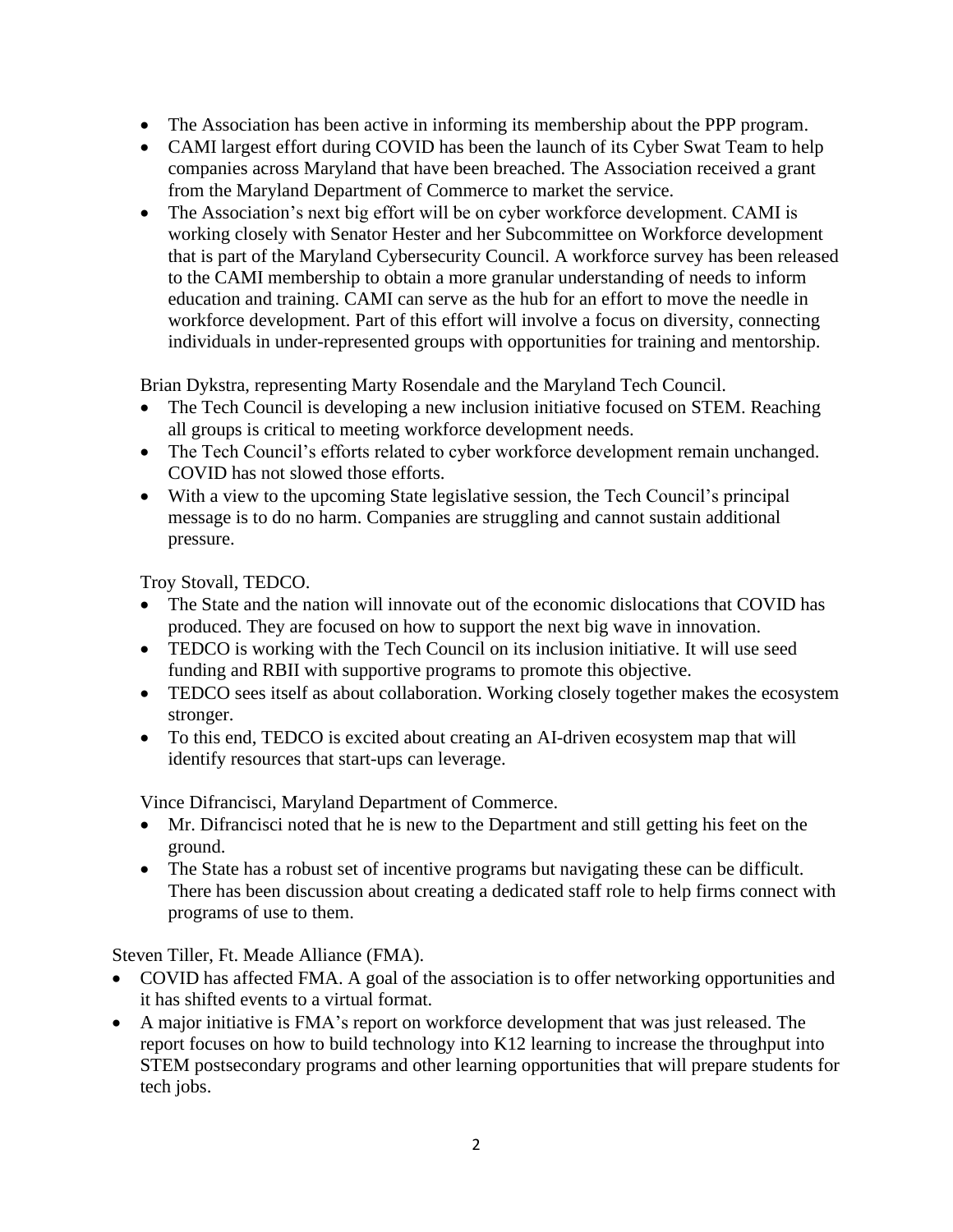• Mr. Tiller observed that with COVID he has seen some benefits—e.g., the convenience of doing depositions without traveling. But there are other impacts: what happens with the commercial real estate market and how well will schools adapt to using technology for remote learning?

Mathew Lee, CEO, FasTech.

- Addressing the impact of COVID on his operations, Mr. Lee noted that his firm has been moving systems to the cloud to support teleworking.
- He has also taken a lead role in connecting Korean/American firms affected by COVID with information. The Korean community and AAPI businesses in general are not keyed into mainstream American news but follow the AAPI media. They are not aware of CAMI, TEDCO, the Tech Council or what the Maryland Chamber offers. His goal is to get them involved in the ecosystem.

In reaction to some of the remarks, Mr. Dykstra commented that it must remain a major objective during COVID to help businesses find liquidity. The CARES Act was very effective. He also observed that COVID could be leveraged to Maryland's advantage. Companies are telling people that they can work from anywhere, and people are beginning to move. Could the State and other groups mount a campaign to move to Maryland?

Ms. Leong-hong noted that there were some common themes across the comments:

- There has been focused communication by member organizations about programs available to help, like PPP.
- All the member organizations have embarked on workforce development initiatives that have a diversity element.

Given that workforce development is critical to economic development, she asked two questions about collaboration:

The first was whether the members would find it of value to collaborate with the Council's Education and Workforce Development Subcommittee. Ms. Ross, Mr. Tiller, and Mr. Smith offered comments. The alternatives were occasional joint meetings or leveraging members who have a foot in both subcommittees to keep each subcommittee abreast of what the other is doing. The sense of the members was that the latter would be more efficient.

The second was how to get collaboration at a more general level. She observed that there are so many workforce development initiatives, the impact of which are often uncertain. These include internships, externships, apprenticeships, exchanges, and myriad degree and certification programs. Would collaboration produce more focus, coordination, and help identify the best strategies for workforce development? Could collaboration at a more general level be transformational?

Mr. Dykstra added that among these workforce development programs are those that aim to transition individuals from non-technical to technical positions. Catalyte is an example of a firm that provides such a pathway to entry-level tech jobs.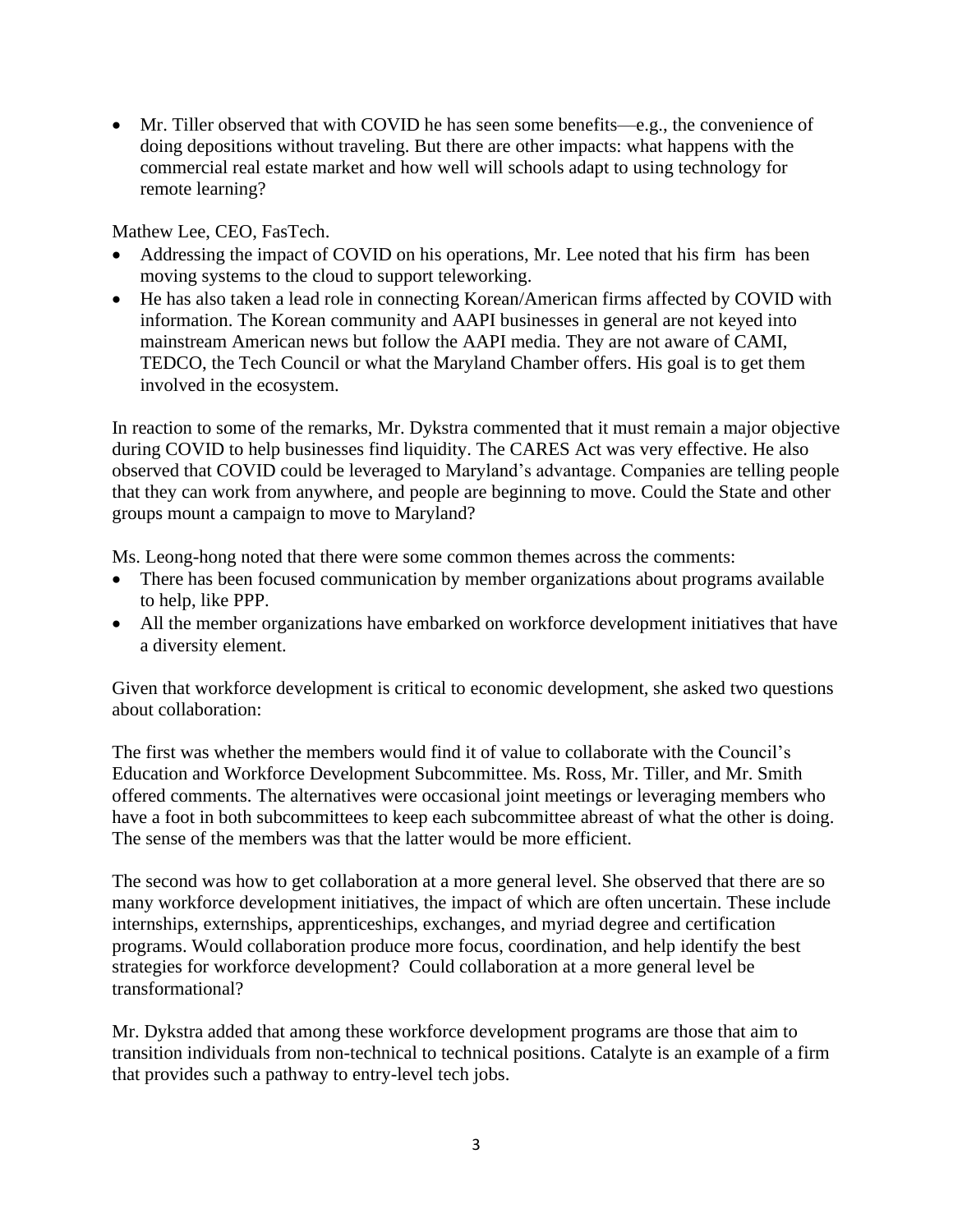Mr. Stoval concurred that in light of COVID many people want to reposition themselves to get onto a tech pathway. But workforce needs exist beyond the entry level. Workforce-building strategies should include badging and certifications and not simply degrees.

Mr. Difrancisci noted that organizations are trying to develop talent through their own programs. For example, DoD has had a difficult time retaining talent. An internal initiative to address this is the DoD STEM Training Corps that will send employees to 12 or 13 institutions for STEM training. Efforts like these are valuable, but what is needed are solutions that scale.

Mr. Smith agreed that the number of initiatives make it difficult to be aware of them all. But he noted that there are challenges to collaboration. Organizations have different charters. They are all pursuing the same State or federal dollars. Political dynamics can also be a difficult to negotiate. In key cases, it has resulted in offers of help being left on the table.

Ms. Ross concurred with Mr. Smith's remarks and asked if there were common interests that the leading industry associations in the State could coalesce around. An example might be more powerful State messaging around the 'buy Maryland' program to in-state businesses.

Mr. Israel observed that part of the messaging should be modelled by what Maryland State and local governments do. He noted that the City of Baltimore engaged a firm from another state to help it recover from the ransomware attack.

Mr. Dykstra stated that in principle "buy Maryland' is a good program, but the required paperwork makes it a nonstarter for most businesses.

Ms. Leong-hong asked how this could be remedied, whether a statutory or regulatory change was needed, and whether the subcommittee could help craft a solution.

Mr. DiFrancisci stated that he would be most willing to meet with members of the subcommittee or others to understand the roadblocks to using the program. He would take up proposed solutions with his chain of command.

Returning to the discussion of workforce development, Mr. Dykstra noted that academic programs that he is familiar with are slow to change and continue to teach programming languages that are falling into disuse rather than teaching the emerging languages.

Mr. Tiller observed that there are five points in the FMA workforce report and four of them address the point that Mr. Dykstra made. The change needs to start at the high school level. Part of the challenge is the State's school funding formula. It is based on headcount and does not take into account that STEM programs are more expensive to support. There is also a need to create pathways into STEM related careers by students in other disciplines, like the liberal arts, who have critical thinking skills and different perspectives that would make them good analysts. He suggested that if just one or two of the recommendations in the FMA report could be implemented, it would have a major impact in the State.